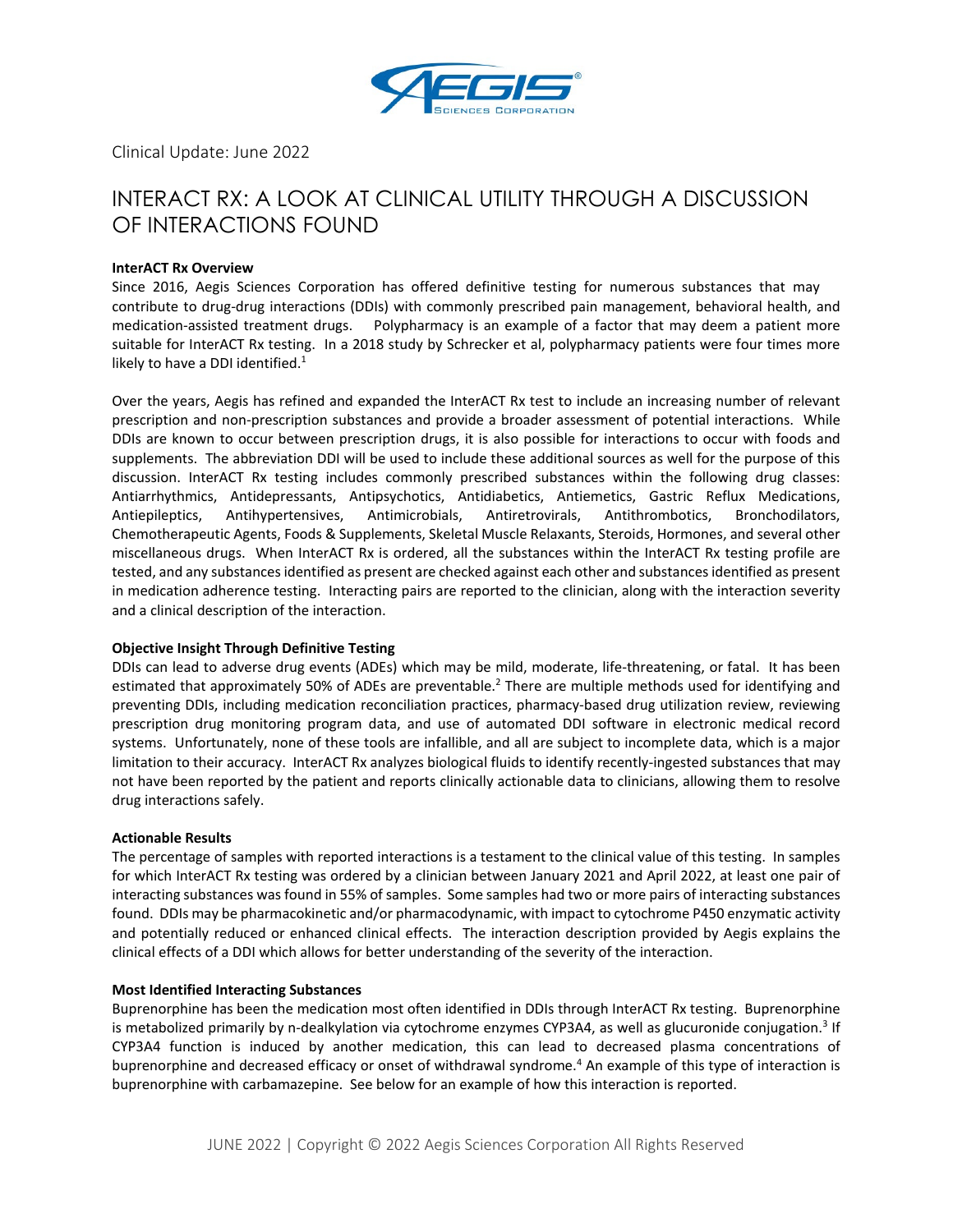

## **Medication Compliance**

| Drug and/or Metabolites | <b>Result Interpretation</b> | Result        | Comment                                                      |
|-------------------------|------------------------------|---------------|--------------------------------------------------------------|
| Buprenorphine           | Consistent                   | $1,510$ ng/mL | Test result is consistent and expected with prescribed drug. |
| Cotinine                | <b>PRESENT</b>               | 6,590 ng/mL   | Test result indicates active use of tobacco product.         |

#### Drug-Drug Interaction (DDI)

|               |                                       | Interaction |                                                                                                                                                                                                                                                                |
|---------------|---------------------------------------|-------------|----------------------------------------------------------------------------------------------------------------------------------------------------------------------------------------------------------------------------------------------------------------|
|               | <b>Potential Interaction Detected</b> | Severity    | <b>Interaction Description</b>                                                                                                                                                                                                                                 |
| Buprenorphine | Carbamazepine                         | MODERATE    | Concurrent use of strong CYP3A4 inducer may result in decreased levels of alfentanil,<br>buprenorphine, fentanyl, hydrocodone, methadone, morphine, and oxycodone which may<br>result in decreased effectiveness and may precipitate withdrawal symptoms.(1-8) |

Citations in interaction descriptions can be provided as needed. DDI disclaimers can be found at https://www.aegislabs.com/about-ddi. Please contact Clinical Scientists at 1-877-552-3232 for more information.

|                  | Result          | Comment                                                        |
|------------------|-----------------|----------------------------------------------------------------|
| <b>BioDetect</b> | <b>EXPECTED</b> | Test result is consistent with routinely analyzed human urine. |

## **Test(s) Requested Contents**

| <b>Tested For</b>                | Result               | <b>Laboratory Result</b> |
|----------------------------------|----------------------|--------------------------|
| Buprenorphine                    |                      |                          |
| Buprenorphine                    | <b>POSITIVE</b>      | 308 ng/mL                |
| Norbuprenorphine                 | <b>POSITIVE</b>      | 1200 ng/mL               |
| <b>Alcohol Metabolites</b>       |                      |                          |
| <b>Ethyl Glucuronide</b>         | <b>NONE DETECTED</b> |                          |
| <b>Ethyl Sulfate</b>             | NONE DETECTED        |                          |
| Amphetamines                     | NONE DETECTED        |                          |
| Benzodiazepines                  | NONE DETECTED        |                          |
| Gabapentin/Pregabalin            | NONE DETECTED        |                          |
| Cocaine Metabolite Opiates       | NONE DETECTED        |                          |
| 6-Monoacetylmorphine             | NONE DETECTED        |                          |
| Methadone                        | NONE DETECTED        |                          |
| Fentanyl                         | NONE DETECTED        |                          |
| Carisoprodol/Meprobamate         | NONE DETECTED        |                          |
| Tramadol                         | NONE DETECTED        |                          |
| Bupropion                        | NONE DETECTED        |                          |
| Methylphenidate                  | NONE DETECTED        |                          |
| Naloxone                         | NONE DETECTED        |                          |
| Naltrexone                       | <b>NONE DETECTED</b> |                          |
| Cotinine                         | NONE DETECTED        |                          |
| Cotinine                         | <b>POSITIVE</b>      | 708 ng/mL                |
| 3-hydroxycotinine                | <b>POSITIVE</b>      | 5880 ng/mL               |
| Drug-Drug Interactions           |                      |                          |
| <b>Carbamazepine Epoxide</b>     | <b>POSITIVE</b>      |                          |
| <b>Specimen Validity Testing</b> |                      |                          |
|                                  |                      |                          |

| <b>Tested For</b> | Comment       | Result      | <b>Normal Range</b> |
|-------------------|---------------|-------------|---------------------|
| Creatinine        | <b>NORMAL</b> | 227.9 mg/dL | 20 - 370 mg/dL      |
| DH                | <b>NORMAL</b> | 5.36        | $4.5 - 9.0$         |

These tests were developed and their performance characteristics determined by Aegis Sciences Corporation. They have not been cleared or approved by the US Food and Drug Administration.<br>Copyright © 2022 Aegis Sciences Corp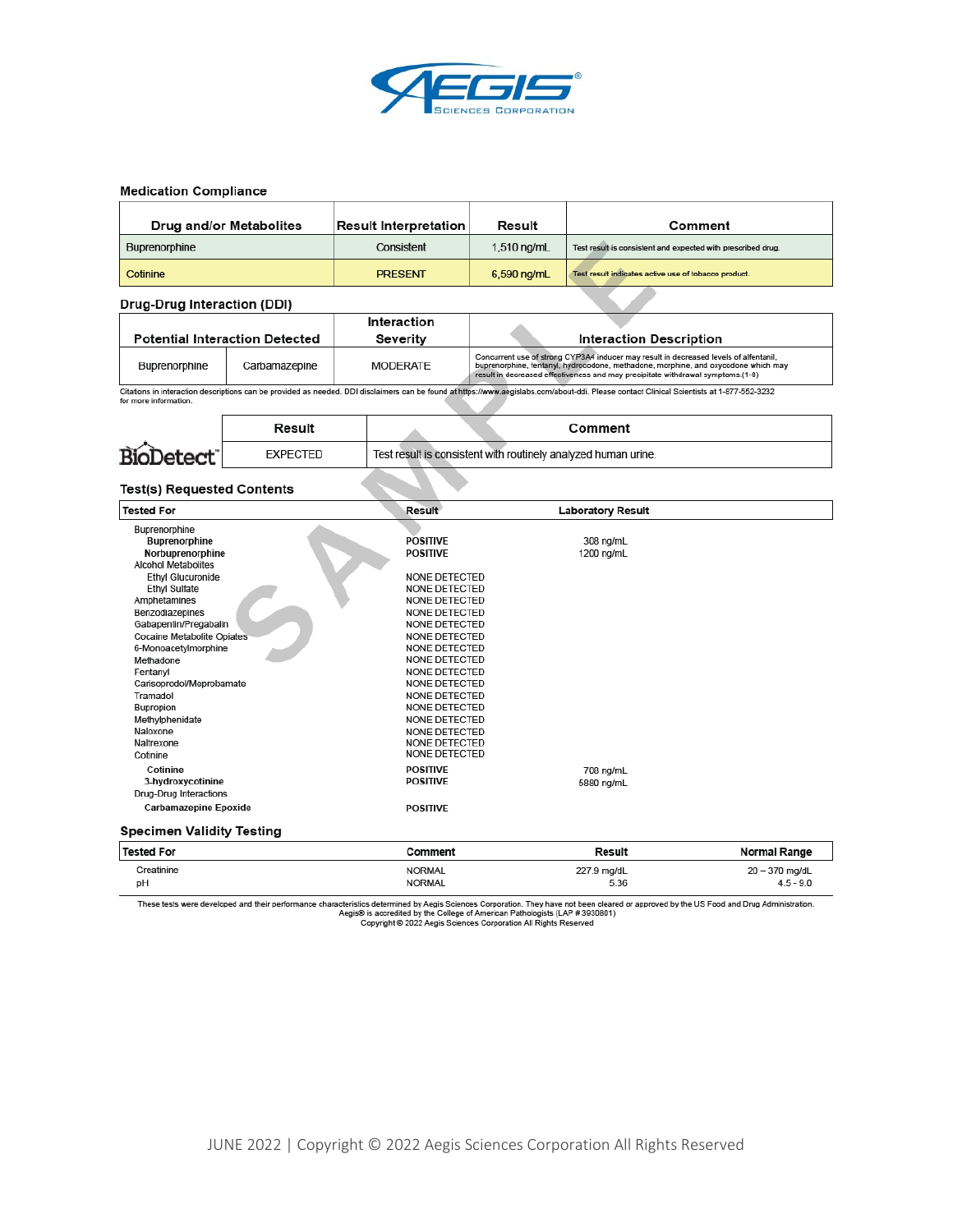

If CYP3A4 function is inhibited by another medication, this can lead to increased plasma concentrations of buprenorphine and increased or prolonged opioid effects. The most commonly identified buprenorphine-involved DDIs (with over 100 occurrences of each interaction) are as follows:

| <b>Buprenorphine</b> | Gabapentin                    | <b>Buprenorphine</b> | <b>Tramadol</b>              |
|----------------------|-------------------------------|----------------------|------------------------------|
| <b>Buprenorphine</b> | <b>Methamphetamine</b>        | <b>Buprenorphine</b> | <b>Methocarbamol</b>         |
| <b>Buprenorphine</b> | Clonazepam                    | <b>Buprenorphine</b> | Methylphenidate              |
| <b>Buprenorphine</b> | Alcohol                       | <b>Buprenorphine</b> | Zolpidem                     |
| <b>Buprenorphine</b> | Fentanyl                      | <b>Buprenorphine</b> | Risperidone/Paliperidone     |
| <b>Buprenorphine</b> | Quetiapine                    | <b>Buprenorphine</b> | Oxymorphone                  |
|                      | Buprenorphine Cyclobenzaprine | <b>Buprenorphine</b> | Carisoprodol / Meprobamate   |
| <b>Buprenorphine</b> | Oxycodone                     | <b>Buprenorphine</b> | <b>Methadone</b>             |
| <b>Buprenorphine</b> | Promethazine                  | <b>Buprenorphine</b> | Carbamazepine                |
| <b>Buprenorphine</b> | Olanzapine                    | <b>Buprenorphine</b> | Haloperidol                  |
| <b>Buprenorphine</b> | Hydrocodone                   | <b>Buprenorphine</b> | Codeine                      |
| <b>Buprenorphine</b> | Pregabalin                    | <b>Buprenorphine</b> | Lurasidone                   |
| <b>Buprenorphine</b> | <b>Tizanidine</b>             | <b>Buprenorphine</b> | Dextromethorphan/Levorphanol |
| <b>Buprenorphine</b> | Lorazepam                     | <b>Buprenorphine</b> | Phenobarbital                |
| <b>Buprenorphine</b> | <b>Morphine</b>               | <b>Buprenorphine</b> | Primidone                    |

The second most identified drug involved in DDIs by InterACT Rx testing is oxycodone. Oxycodone is metabolized by CYP3A4 to noroxycodone and by CYP2D6 to oxymorphone. Noroxycodone does not produce analgesia, so DDIs with oxycodone that cause CYP3A4 induction or CYP2D6 inhibition can lead to decreased pain relief for the patient. Patients who express inadequate pain control may be falsely labeled as drug-seeking when a DDI may be reducing the efficacy of their medication. Identification of drug interactions with pain medications is important, not only for resolution of the interaction and improved medication safety and efficacy, but also to ensure that the prescribed dose of the pain medication continues to be appropriate. If a dose increase was prescribed to overcome reduced efficacy, and a DDI impacting oxycodone metabolism is resolved, the patient may experience supratherapeutic effects. Careful monitoring, especially around medication changes to resolve DDIs, is important to ensure safe and appropriate dosing.

Even with medication reconciliation efforts and other measures of evaluating for DDIs, it is very easy for short-term medications to cause DDIs as well. Here is an example showing clarithromycin and inhibition of oxycodone metabolism via CYP3A4. Patients may visit urgent care centers and use alternate pharmacies for acute illnesses due to convenience or because their regular provider or pharmacy is not open. These medications may not be able to be fully vetted for drug interactions since the acute care provider may not have access to the patient's full medical records and the dispensing pharmacy may not be aware of all the patient's medications.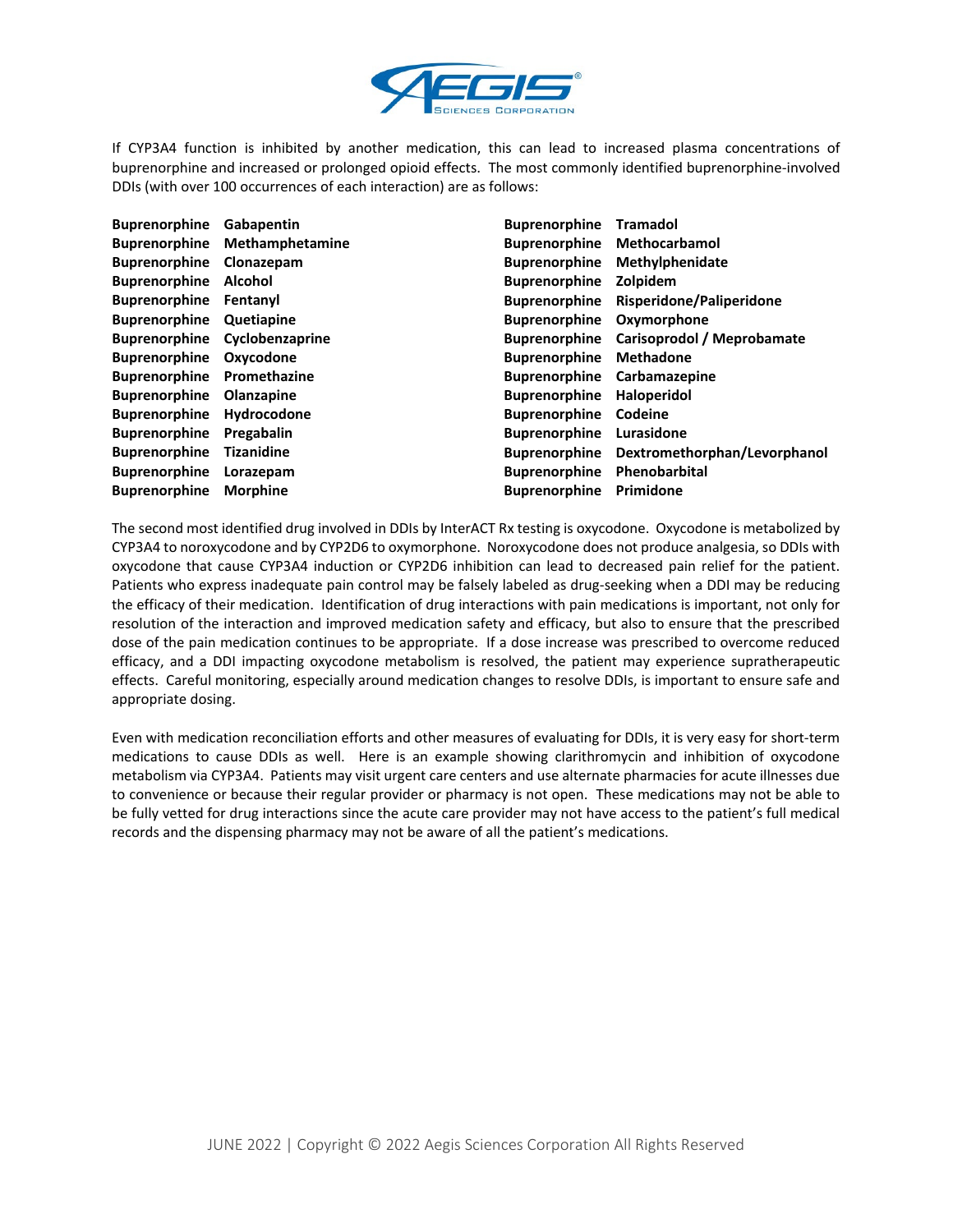

## **Medication Compliance**

| <b>Drug and/or Metabolites</b> | <b>Result Interpretation</b> | Result       | Comment                                                          |
|--------------------------------|------------------------------|--------------|------------------------------------------------------------------|
| Pregabalin (Lyrica)            | <b>NOT PRESENT</b>           | $<$ 5 mcg/mL | Test result indicates patient may not be taking drug prescribed. |
| Morphine                       | <b>PRESENT</b>               | 18,800 ng/mL | Test result is consistent and expected with prescribed drug.     |
| Oxycodone                      | <b>PRESENT</b>               | 25,500 ng/mL | Test result is consistent and expected with prescribed drug.     |

**Drug-Drug Interaction (DDI)** 

|                            |                                       | Interaction   |                                                                                                                                                                                                                                                      |
|----------------------------|---------------------------------------|---------------|------------------------------------------------------------------------------------------------------------------------------------------------------------------------------------------------------------------------------------------------------|
|                            | <b>Potential Interaction Detected</b> | Severity      | <b>Interaction Description</b>                                                                                                                                                                                                                       |
| Clarithromycin<br>(Biaxin) | Oxycodone                             | <b>SEVERE</b> | The concurrent administration of a CYP3A4 inhibitor may result in elevated levels of and<br>toxicity from alfentanil, fentanyl, (1,2) hydrocodone, (3) and oxycodone(4), including profound<br>sedation, respiratory depression, coma, and/or death. |

Citations in interaction descriptions can be provided as needed. DDI disclaimers can be found at https://www.aegislabs.com/about-ddi. Please contact Clinical Scientists at 1-877-552-3232 for more information. ◢

|      | रesult   | Comment                                                        |
|------|----------|----------------------------------------------------------------|
| Biol | EXPECTED | Test result is consistent with routinely analyzed human urine. |

### **Test(s) Requested Contents**

| Tested For                       | Result          | <b>Laboratory Result</b> |                  |
|----------------------------------|-----------------|--------------------------|------------------|
| Buprenorphine                    | NONE DETECTED   |                          |                  |
| Tapentadol                       | NONE DETECTED   |                          |                  |
| Amphetamines                     | NONE DETECTED   |                          |                  |
| <b>Barbiturates</b>              | NONE DETECTED   |                          |                  |
| Benzodiazepines                  | NONE DETECTED   |                          |                  |
| Gabapentin/Pregabalin            | NONE DETECTED   |                          |                  |
| Cocaine Metabolite               | NONE DETECTED   |                          |                  |
| Opiates                          |                 |                          |                  |
| Morphine                         | <b>POSITIVE</b> | 18600 ng/mL              |                  |
| Hydromorphone                    | <b>POSITIVE</b> | 274 ng/mL                |                  |
| Oxycodone                        | <b>POSITIVE</b> | 11000 ng/mL              |                  |
| Oxymorphone                      | <b>POSITIVE</b> | 6530 ng/mL               |                  |
| Noroxycodone                     | <b>POSITIVE</b> | 7970 ng/mL               |                  |
| 6-Monoacetylmorphine             | NONE DETECTED   |                          |                  |
| Methadone                        | NONE DETECTED   |                          |                  |
| Meperidine                       | NONE DETECTED   |                          |                  |
| Fentanyl                         | NONE DETECTED   |                          |                  |
| Carisoprodol/Meprobamate         | NONE DETECTED   |                          |                  |
| Tramadol                         | NONE DETECTED   |                          |                  |
| Drug-Drug Interactions           |                 |                          |                  |
| Amitriptyline (Elavil)           | <b>POSITIVE</b> |                          |                  |
| Clarithromycin (Biaxin)          | <b>POSITIVE</b> |                          |                  |
| Nortriptyline (Pamelor)          | <b>POSITIVE</b> |                          |                  |
| <b>Specimen Validity Testing</b> |                 |                          |                  |
| <b>Tested For</b>                | Comment         | Result                   | Normal Range     |
| Creatinine                       | <b>NORMAL</b>   | 260 mg/dL                | $20 - 370$ mg/dL |
| pH                               | <b>NORMAL</b>   | 6.23                     | $4.5 - 9.0$      |

These tests were developed and their performance characteristics determined by Aegis Sciences Corporation. They have not been cleared or approved by the US Food and Drug Administration.<br>Copyright © 2022 Aegis Sciences Corp

The most commonly identified oxycodone-involved DDIs (with over 100 occurrences of each interaction) are as follows:

| Oxycodone Alcohol    |                        | Oxycodone Zolpidem   |                                              |
|----------------------|------------------------|----------------------|----------------------------------------------|
| Oxycodone Pregabalin |                        |                      | Oxycodone Furanocoumarin (Grapefruit Marker) |
| Oxycodone Tizanidine |                        | Oxycodone Paroxetine |                                              |
|                      | Oxycodone Promethazine | Oxycodone Verapamil  |                                              |
| Oxycodone Quetiapine |                        | Oxycodone Primidone  |                                              |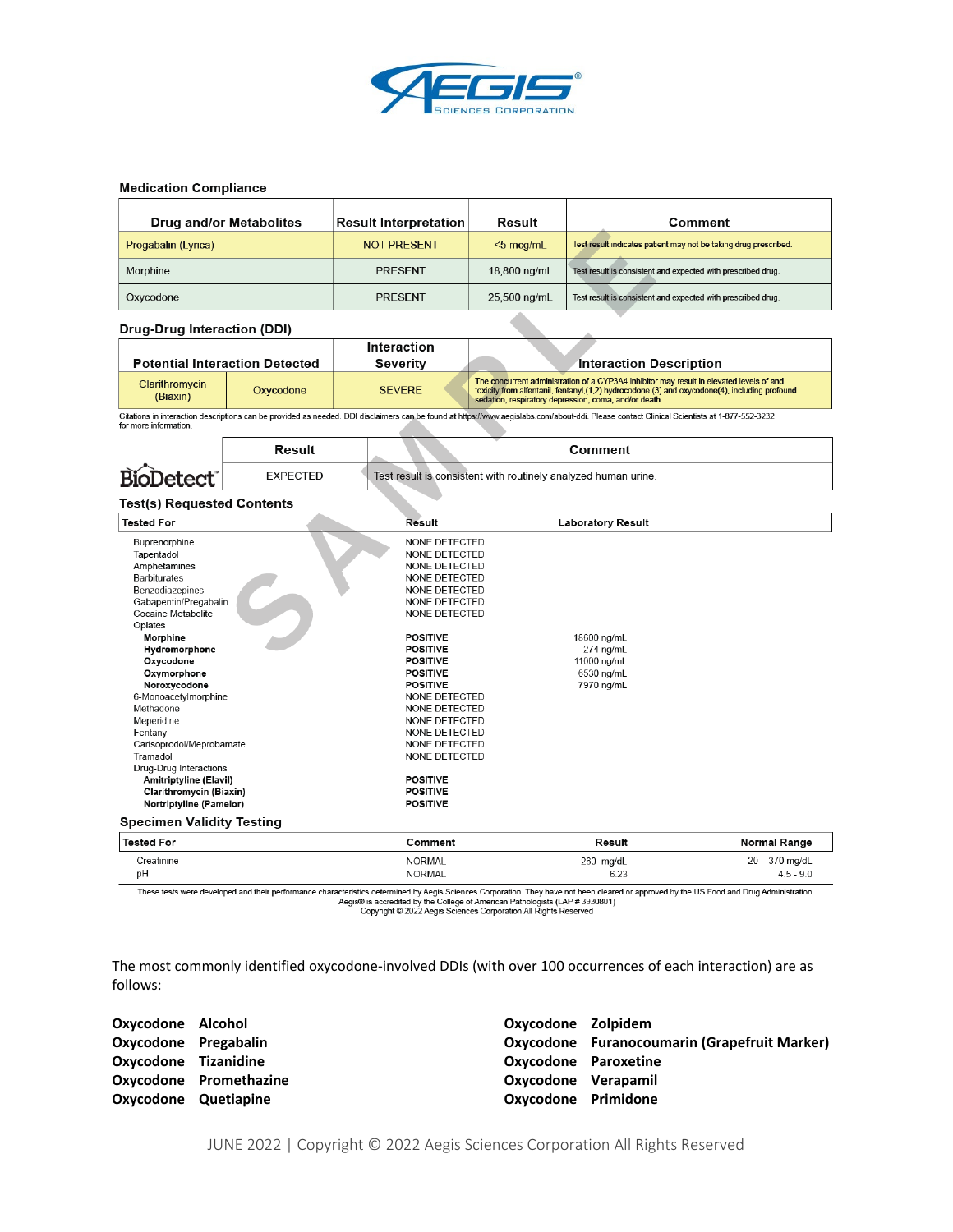

Also in the top 10 most identified interacting drugs is citalopram/escitalopram. Testing for citalopram/escitalopram at Aegis does not differentiate the isomers of this drug, so some results may be caused by taking citalopram, while others may be caused by patients taking escitalopram. The most common DDI identified with citalopram/escitalopram is with esomeprazole/omeprazole. Esomeprazole/omeprazole is an inhibitor of CYP2C19 which is one of the major enzymes responsible for citalopram/escitalopram metabolism.<sup>5</sup> Inhibition of citalopram/escitalopram metabolism can result in elevated levels of the drug and increase the risk of QTc prolongation and life-threatening arrhythmias, including torsades de pointes. Since citalopram/escitalopram is frequently prescribed in both primary care and behavioral health settings, and esomeprazole/omeprazole is available over the counter without a prescription, this is an especially important interaction for clinicians to review. Patients often fail to report over the counter medication use due to a perception of safety and assumption of minimal impact to their overall medication regimen.

The most commonly identified citalopram/escitalopram-involved DDIs (with over 100 occurrences of each interaction) are as follows:

| Citalopram / Escitalopram | Esomeprazole/Omeprazole | Citalopram / Escitalopram | Phentermine              |
|---------------------------|-------------------------|---------------------------|--------------------------|
| Citalopram / Escitalopram | <b>Metoprolol</b>       | Citalopram / Escitalopram | <b>Fluconazole</b>       |
| Citalopram / Escitalopram | <b>Trazodone</b>        | Citalopram / Escitalopram | <b>Mirtazapine</b>       |
| Citalopram / Escitalopram | Cyclobenzaprine         | Citalopram / Escitalopram | Venlafaxine              |
| Citalopram / Escitalopram | Quetiapine              | Citalopram / Escitalopram | <b>Sumatriptan</b>       |
| Citalopram / Escitalopram | Hydroxyzine             | Citalopram / Escitalopram | Quinine                  |
| Citalopram / Escitalopram | <b>Tramadol</b>         | Citalopram / Escitalopram | <b>Donepezil</b>         |
| Citalopram / Escitalopram | Promethazine            | Citalopram / Escitalopram | Warfarin                 |
| Citalopram / Escitalopram | Ondansetron             | Citalopram / Escitalopram | <b>Fluoxetine</b>        |
| Citalopram / Escitalopram | Methamphetamine         | Citalopram / Escitalopram | Rivaroxaban              |
| Citalopram / Escitalopram | <b>Tizanidine</b>       | Citalopram / Escitalopram | Haloperidol              |
| Citalopram / Escitalopram | Clopidogrel             | Citalopram / Escitalopram | Nortriptyline            |
| Citalopram / Escitalopram | Fentanyl                | Citalopram / Escitalopram | Risperidone/Paliperidone |
| Citalopram / Escitalopram | <b>Methadone</b>        |                           |                          |

There are many commonly-prescribed medications in pain management, addiction recovery, behavioral health, primary care, and other clinical specialties that can contribute to clinically significant DDIs. Overall, the most commonly identified drugs involved in DDIs (with over 10,000 occurrences of DDIs involving each drug) are:

| <b>Buprenorphine</b>      | Fentanyl                          |
|---------------------------|-----------------------------------|
| Oxycodone                 | Alprazolam                        |
| Gabapentin                | <b>Trazodone</b>                  |
| Hydrocodone               | Clonazepam                        |
| Cyclobenzaprine           | <b>Duloxetine</b>                 |
| <b>Tramadol</b>           | Promethazine                      |
| Citalopram / Escitalopram | <b>Tizanidine</b>                 |
| Amphetamine               | <b>Fluoxetine</b>                 |
| Quetiapine                | <b>Metoprolol</b>                 |
| Methamphetamine           | <b>Benzodiazepine Metabolites</b> |
| <b>Alcohol</b>            | <b>Morphine</b>                   |
| <b>Bupropion</b>          |                                   |